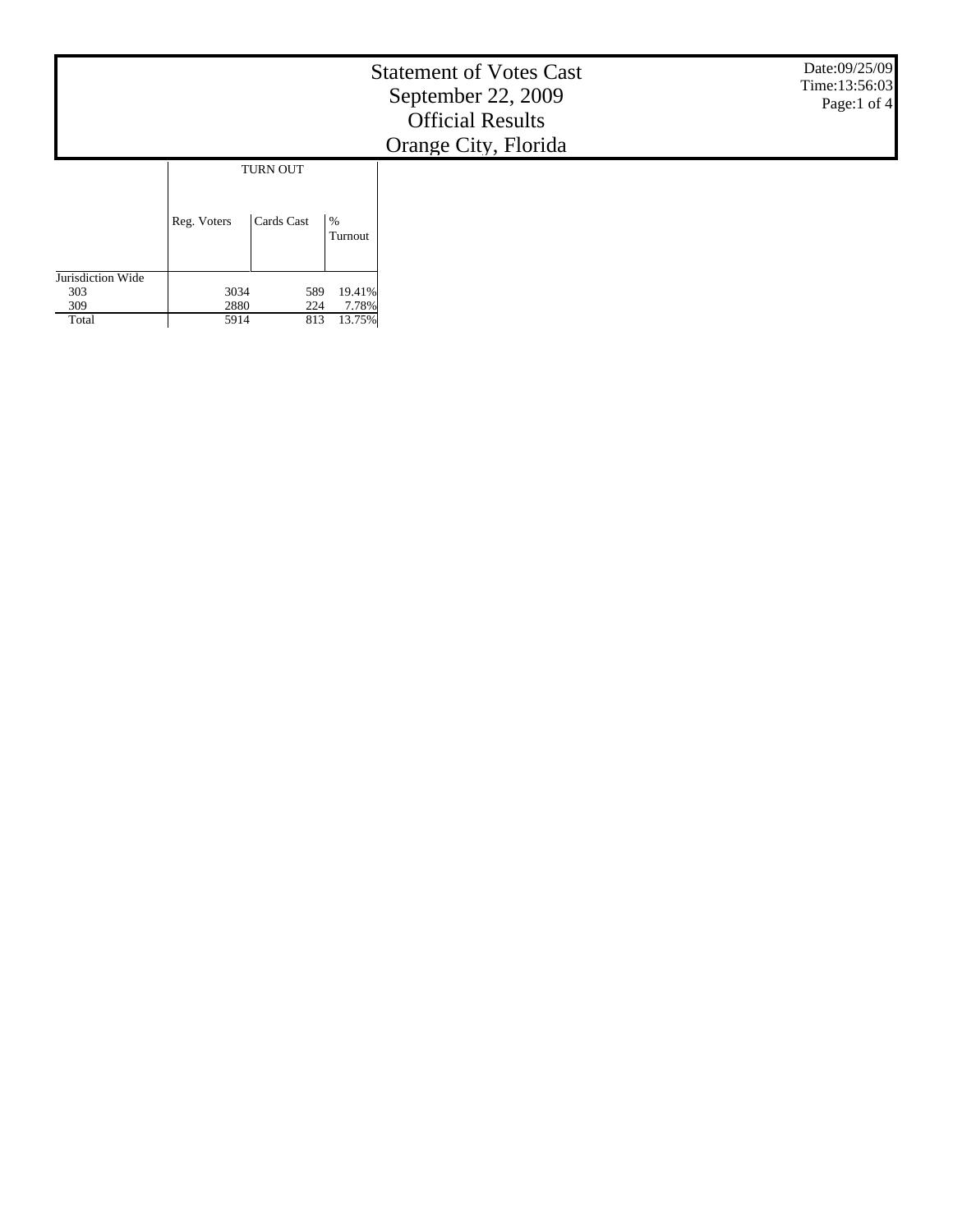|                          | Date:09/25/09<br>Time: 13:56:03<br>Page:2 of 4 |                  |                    |                        |                                       |                 |     |        |                   |        |  |  |
|--------------------------|------------------------------------------------|------------------|--------------------|------------------------|---------------------------------------|-----------------|-----|--------|-------------------|--------|--|--|
|                          | OC Councilmember 4                             |                  |                    |                        |                                       |                 |     |        |                   |        |  |  |
|                          | Reg. Voters                                    | Times<br>Counted | <b>Total Votes</b> | Times<br>Over<br>Voted | Number<br><b>Of</b><br>Under<br>Votes | Anthony Pupello |     |        | <b>Bob Storke</b> |        |  |  |
| Jurisdiction Wide<br>303 | 1441                                           | 192              | 192                |                        | $\theta$<br>0                         |                 | 134 | 69.79% | 58                | 30.21% |  |  |
| Total                    | 1441                                           | 192              | 192                |                        | $\Omega$<br>$\theta$                  |                 | 134 | 69.79% | 58                | 30.21% |  |  |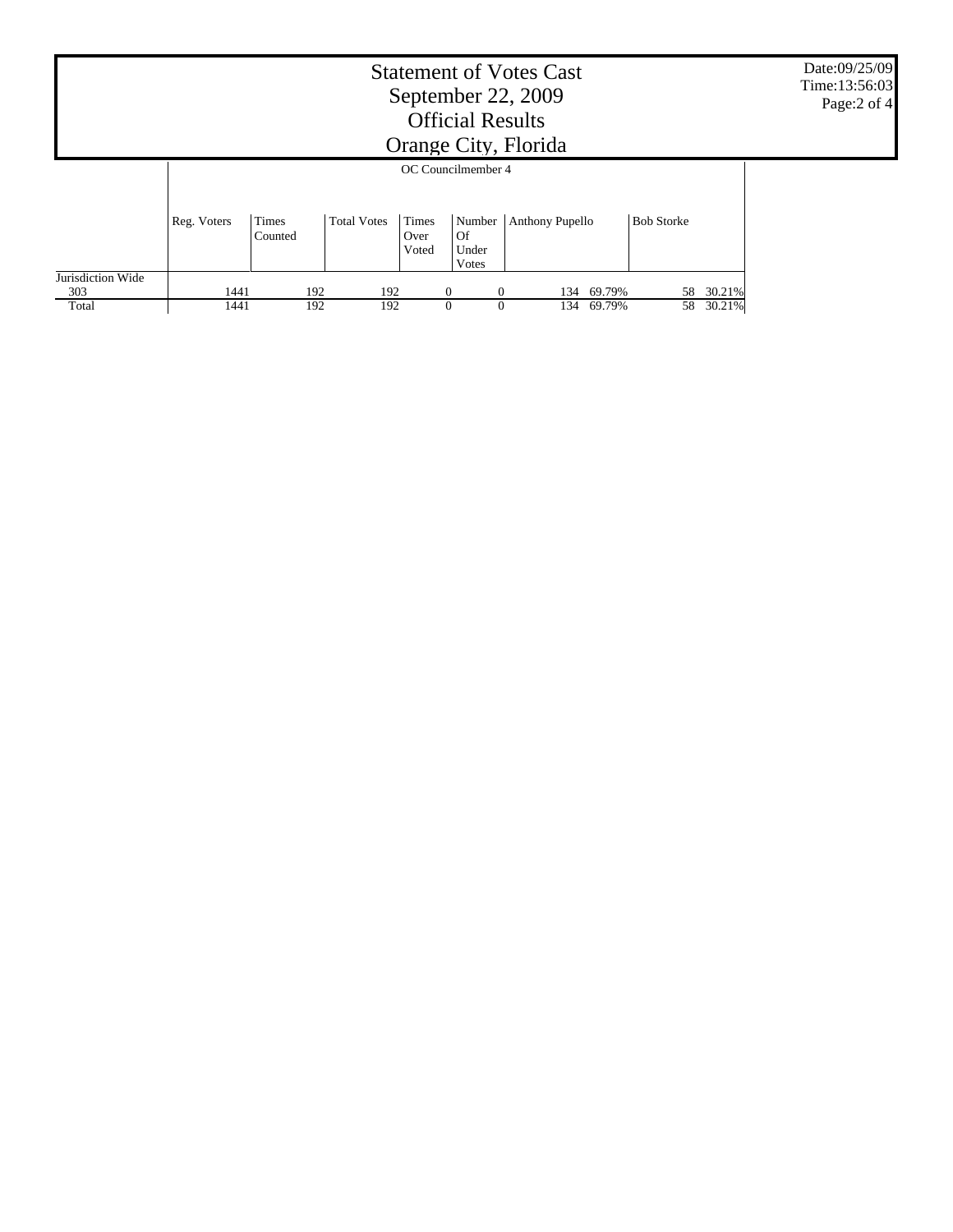|                          | Date:09/25/09<br>Time: 13:56:03<br>Page: 3 of 4 |                  |                    |                        |                                               |               |        |             |        |  |  |  |
|--------------------------|-------------------------------------------------|------------------|--------------------|------------------------|-----------------------------------------------|---------------|--------|-------------|--------|--|--|--|
|                          | OC Councilmember 5                              |                  |                    |                        |                                               |               |        |             |        |  |  |  |
|                          | Reg. Voters                                     | Times<br>Counted | <b>Total Votes</b> | Times<br>Over<br>Voted | Number<br><b>Of</b><br>Under<br><b>V</b> otes | Gary A. Blair |        | Gina Holmes |        |  |  |  |
| Jurisdiction Wide<br>303 | 1593                                            | 397              | 392                |                        | $\overline{0}$                                | 227           | 57.91% | 165         | 42.09% |  |  |  |
| Total                    | 1593                                            | 397              | 392                |                        | $\Omega$                                      | 227           | 57.91% | 165         | 42.09% |  |  |  |